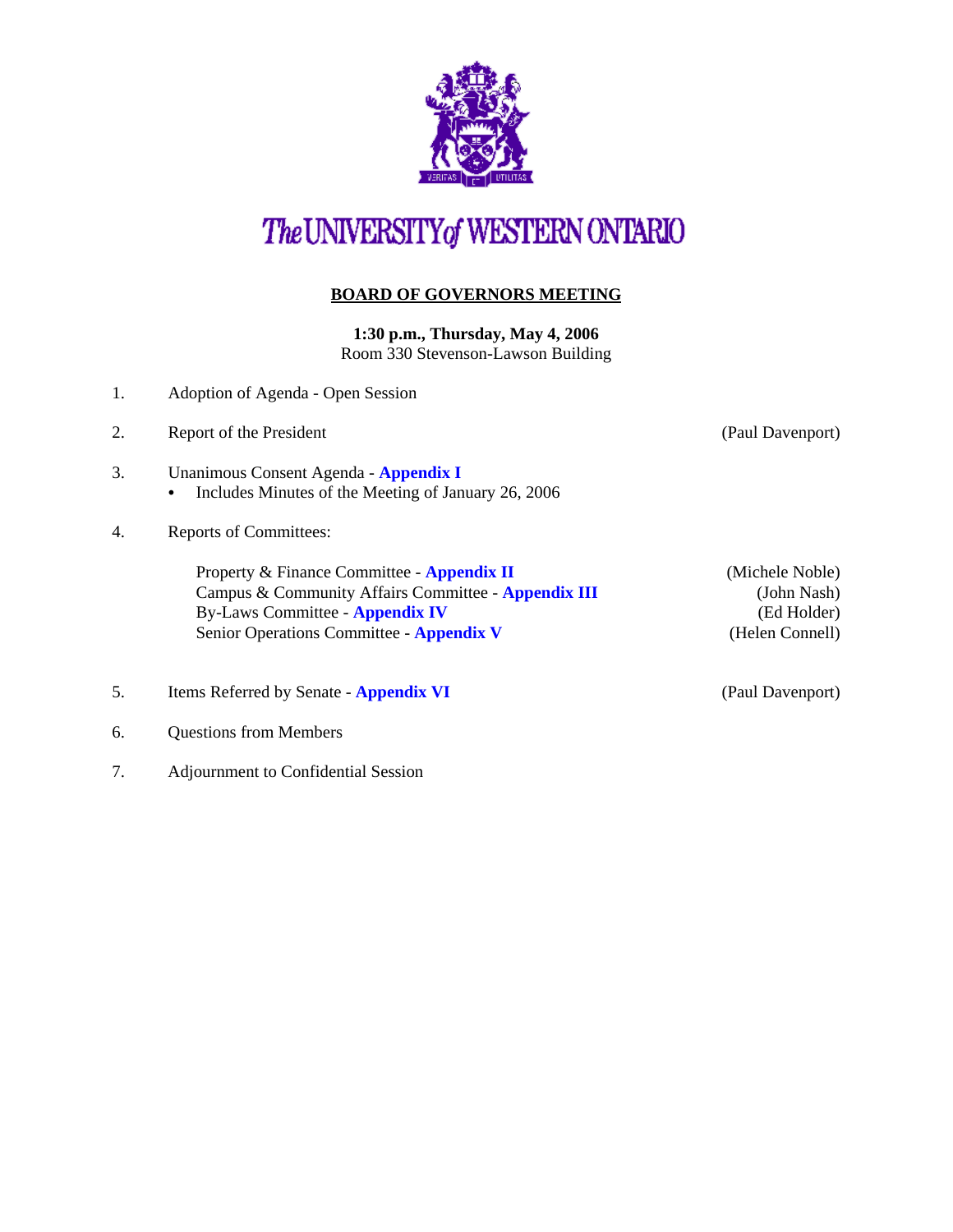## **SUMMARY OF AGENDA ITEMS - May 4, 2006 - OPEN SESSION**

| <b>Adoption of the Agenda</b>                                                                                                  | <b>ACTION</b> |
|--------------------------------------------------------------------------------------------------------------------------------|---------------|
| <b>Report of the President</b>                                                                                                 | <b>INFO</b>   |
| <b>Unanimous Consent Agenda - Appendix I</b>                                                                                   | <b>ACTION</b> |
| Minutes of the Meeting of January 26, 2006 (public portion only for web)                                                       | <b>ACTION</b> |
| <b>Report of the Property &amp; Finance Committee - Appendix II</b>                                                            |               |
| Operating and Capital Budgets, Tuition and Fees                                                                                | <b>ACTION</b> |
| Student Fee Funded Units, Ancillaries, and Academic Support Units                                                              | <b>ACTION</b> |
| Student Organization Fees 2006-07                                                                                              | <b>ACTION</b> |
| <b>Retention of Legal Counsel</b>                                                                                              | <b>ACTION</b> |
| Annual Allocation from Western Fund                                                                                            | <b>ACTION</b> |
| <b>Capital Debt Policy</b>                                                                                                     | <b>ACTION</b> |
| Stephen Dattels Fellowship in Mining and Finance Law                                                                           | <b>INFO</b>   |
| Benjamin Franklin Parr Fellowship                                                                                              | <b>INFO</b>   |
| G. Edward Hall Canada Research Chair in Neuroscience                                                                           | <b>INFO</b>   |
| Hydro One Chair in Power Systems Engineering                                                                                   | <b>INFO</b>   |
| <b>Investment Committee Membership</b>                                                                                         | <b>INFO</b>   |
| Quarterly Financial Report (Operating Budget (to January 31, 2006))                                                            | <b>INFO</b>   |
| Quarterly Ratio Report on Non-Endowed Funds                                                                                    | <b>INFO</b>   |
| Report of the Investment Committee                                                                                             | <b>INFO</b>   |
| Scholarships, Awards and Prizes                                                                                                | <b>INFO</b>   |
| <b>Report of the By-Laws Committee - Appendix III</b>                                                                          |               |
| Amendments to Special Resolution 1-J: Academic Pension Board and Special<br>Resolution 1-K: Administrative Staff Pension Board | <b>ACTION</b> |
| Amendments to Special Resolution 1-L: Audit Committee                                                                          | <b>ACTION</b> |
| Disposition of Meeting Tapes                                                                                                   | <b>INFO</b>   |
| Report of the Campus & Community Affairs Committee - Appendix IV                                                               |               |
| <b>Community Activities and Accomplishments</b>                                                                                | <b>INFO</b>   |
| Non-Tuition-Related Ancillary Fees for 2006-07                                                                                 | <b>INFO</b>   |
| Non-Tuition-Related Ancillary Fees Proposed by Student Organizations                                                           | <b>INFO</b>   |
| Annual Report of the University Students' Council on Activity within the<br><b>University Community Centre</b>                 | <b>INFO</b>   |